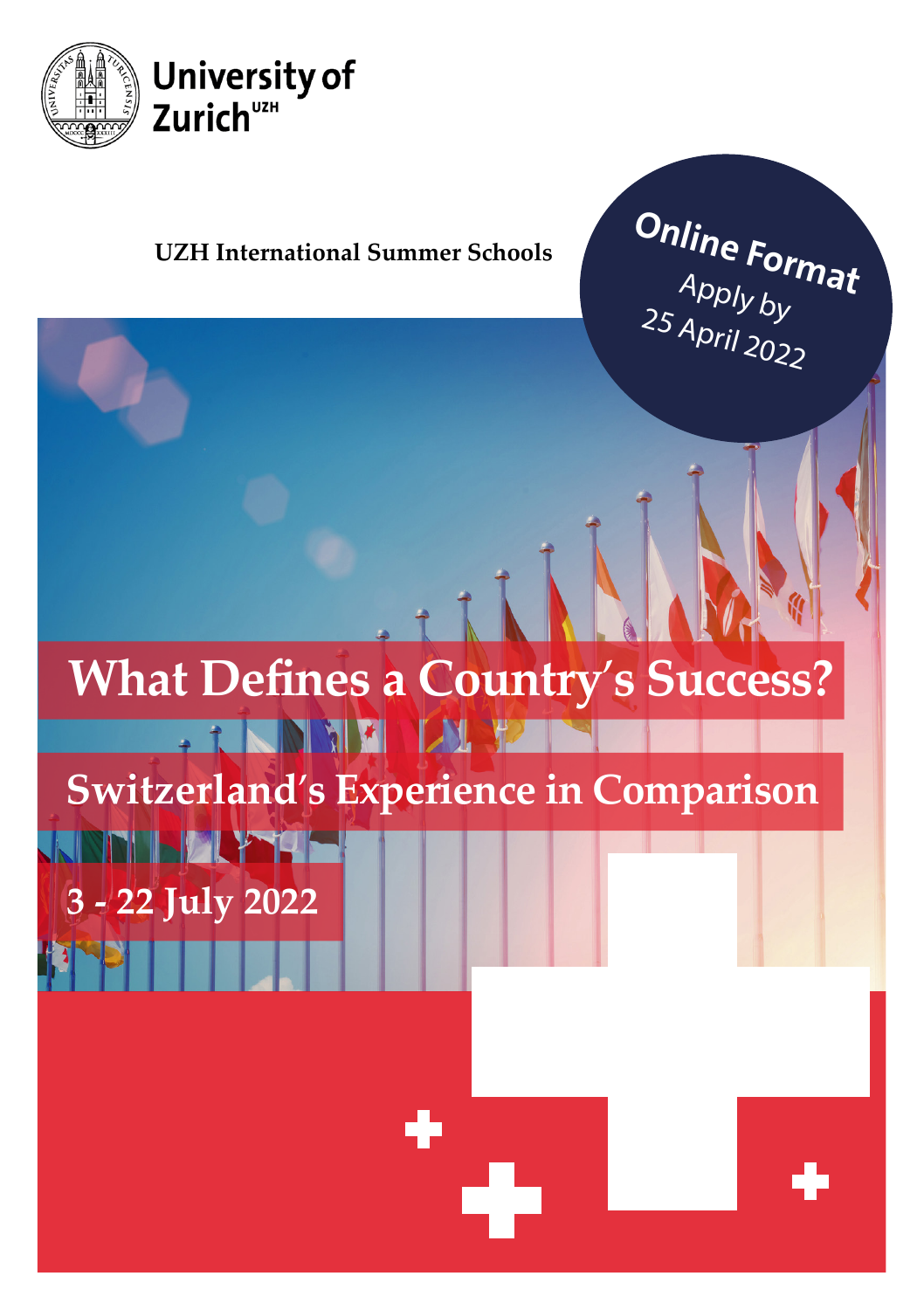### **Course Description Main Learnings**

This online Summer School looks at the development of Switzerland in comparison with other successful small countries. Students will find out how Switzerland became one of the richest and most globalized countries in the world. During the three weeks of the Summer School, you will learn about the country's roots and how it became an international finance center. We will also study its worldwide successful industries like watchmaking, pharmaceuticals, and food processing, through talking to leading experts.

We will then compare Switzerland to other successful small and open countries in today's world. Together we will explore their singularities, similarities and remarkable differences. This will help us to understand whether there is one recipe for political survival and economic success, or if there are many different development paths.

By doing so, we will examine which historical, sociological, and political factors have to be taken into account when explaining a country's success.

Last but not least, this will also help us to understand why countries react differently to crises such as the COVID-19 pandemic.

| Hosting Institute      | Department of Sociology, UZH                              |
|------------------------|-----------------------------------------------------------|
| <b>Course Director</b> | Prof. Dr. Patrick Ziltener (Sociologist & Economist, UZH) |
| Language               | <b>English</b>                                            |
| Credits                | 6 ECTS credits                                            |
| Open to                | 2nd or 3rd year Bachelor students and Master students     |



- Understand the different preconditions and historic experiences in economic development of small countries, based on a comparative, interdisciplinary approach.
- Analyze the Swiss success stories and identify singularities and commonalities with other countries.
- Discuss strengths and weaknesses of the different "national models" and how their elements fit together.
- Draw conclusions for ongoing debates on the relevant factors for successful economic and crisis management of countries.

## **Teaching and Learning Methods**

- Podcasts and Livestreams: Interact with lecturers and classmates during live sessions or watch them again if they have been recorded
- Q&A and mentoring sessions: Ask your questions to your Course Director
- Group work: Interact with other students and work together on your projects
- Individual presentations: Improve your presentation skills, discuss your project and get immediate feedback from classmates and your Course Director
- Comparative analysis and discussion of recent topics: Benefit from a diverse classroom and discuss about commonalities of different countries

### **Fees**

The regular fee for this Summer School is CHF 1,500.

The fee includes:

- final certificate and transcript
- virtual classroom teaching
- a digital social program that will foster your intercultural competence

# **Scholarships**

We offer generous discounts to students from UZH partner universities, including strategic partners and international networks (Universitas 21 and LERU).

Once we have received your application, we will notify you of any potential discounts available to you.